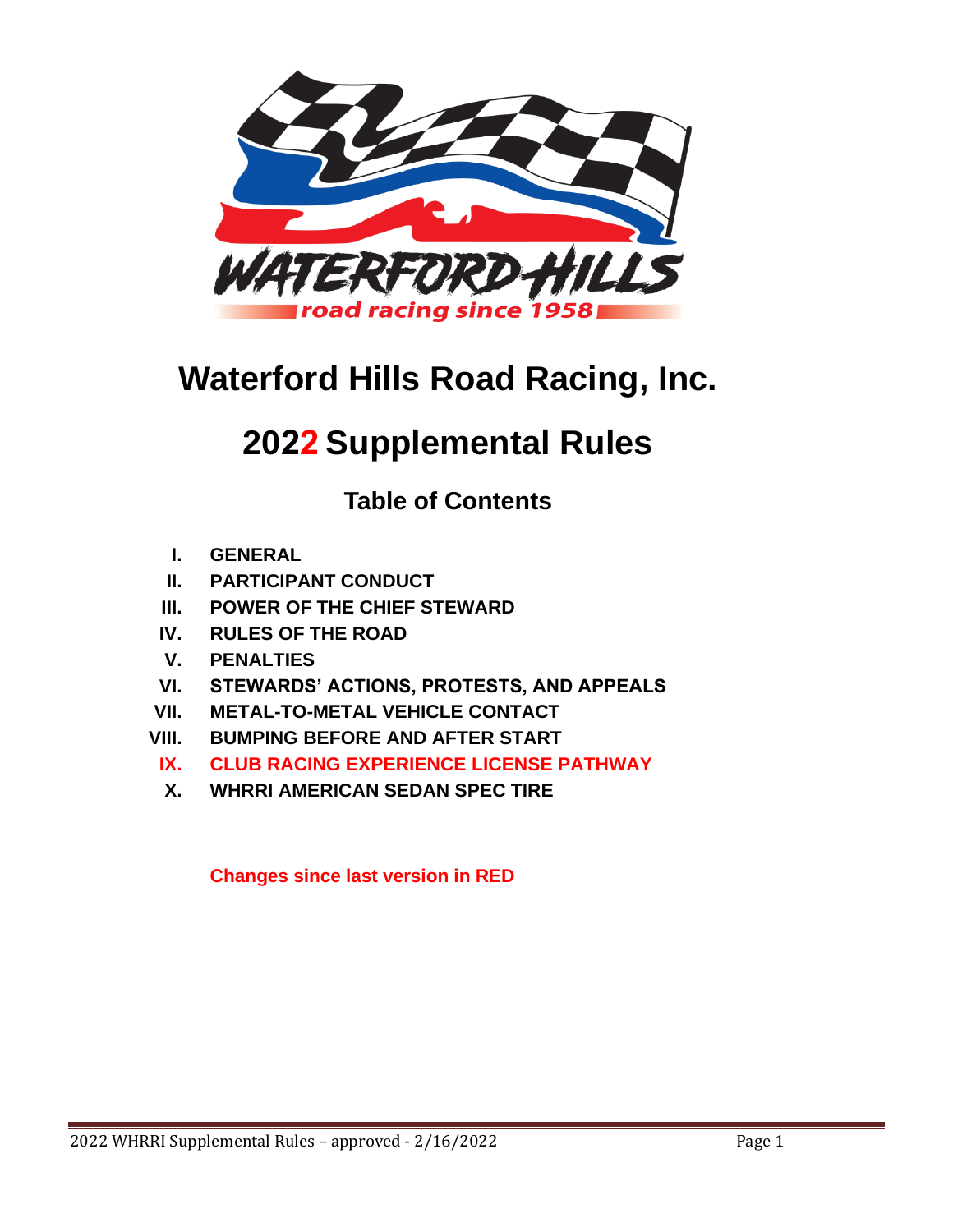# **I. GENERAL**

- 1. Waterford Hills Road Racing Inc. (WHRRI) is an independent, all-volunteer organization dedicated to the spirit of amateur road racing. WHRRI racing events are held according to SCCA's current General Competition Rules (GCR), except where modified by the WHRRI Rules and Regulations and these Supplemental Regulations. Supplemental regulations can also be new or temporary rules approved during the racing season.
- 2. If there are any rules discrepancies, the order of priority shall be as follows: WHRRI Supplemental Regulations > WHRRI Rules & Regulations > SCCA GCR General Competition Rules
- 3. The WHRRI Competition Board and Director of Racing had a focus in 2020 of communicating and following rules. We are adamant that issues from the last few years have stemmed in part from racers not knowing or following our rules and processes. Racers and officials have been making judgments or decisions without adequate awareness of documented rules and procedures. We will communicate and enforce existing rules before we decide new or redundant rules are needed. Some examples include SCCA GCR rules of the road, bumping before the start, Request for Action, Chief Steward Action, protests, WHRRI rules, metal-to-metal contact, license application, championship points eligibility, and sound ordinances.
- 4. The Competition Board and Director of Racing will be taking a more active role to support our race officials including the chief steward, assistants, stewards of the meet, flagging & communication, and the protest committee. They will know we support their actions and in turn be accountable to club rules and the necessary training to do their job. Our aim is consistent application and awareness of rules and processes.
- 5. Overnight camping is currently prohibited on OCSC grounds including the WHRRI racing facility per State of Michigan regulations. Updates may be provided on the WHRRI website or the OCSC office.
- 6. Crash helmets approved by the Snell Foundation with Snell sticker 2015 or later Special Application SA2015/SAH2015, or SA2020/SAH2020, or by the SFI with a SFI Sticker SFI 31.1, or by the FIA standard 8860-2004 or later, or British Standards Institute BS6658-85 type A/FR. Each driver's helmet shall be labeled with a minimum of the driver's name. Crash helmets with SA2010 and SAH2010 certification will remain valid until December 31, 2021.
- 7. The F5 2-stroke and F5 4-stroke classes will be split. Separate points, trophies and track records will be awarded.

#### **II. PARTICIPANT CONDUCT (based on GCR 2.1)**

Each participant shall conduct himself to the highest standards of behavior and sportsmanship. His actions shall not prejudice the reputation of the sport of automobile racing. Failure to comply may result in penalties as specified in Section 7; an official may, in addition, lose his assignment for that event.

- 1. Breach of the rules: Beyond any other offenses or violations of specific rules, each of the following is a breach of the GCR.
	- A. Bribing, or attempting to bribe, anyone connected with an event; soliciting, accepting, or offering to accept a bribe.
	- B. Acting to enable a person or car known to be ineligible, not properly entered, or credentialed to participate in an event.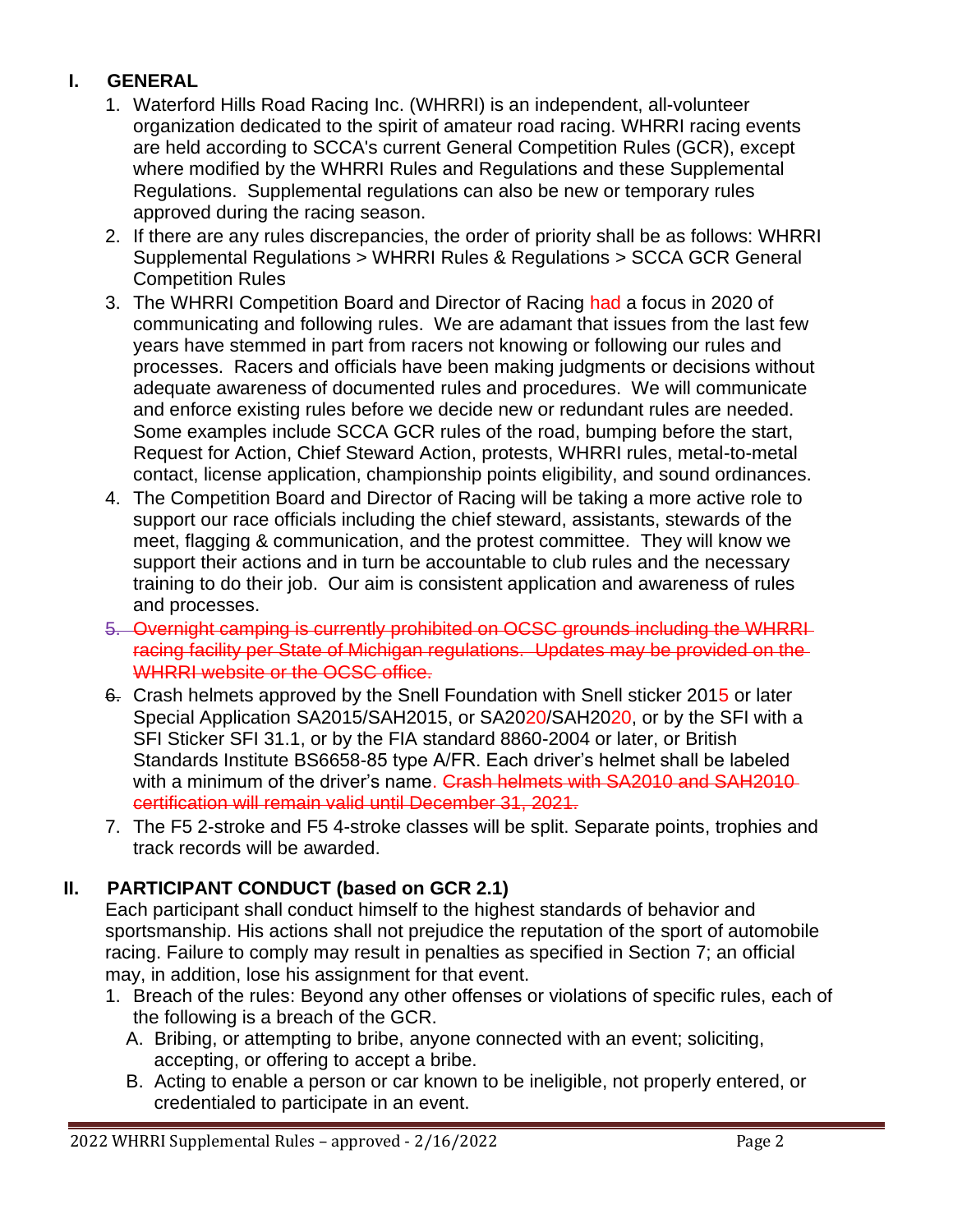- C. Acting fraudulently or prejudicially to the interests of the sport of automobile racing.
- D. Driving recklessly or dangerously, anywhere on the track property.
- E. Failing to obey a direction from an official.
- F. Refusing to cooperate with, interfering with, or obstructing the actions of the Chief Steward, the Stewards of the Meeting (SOM), the Court of Appeals, or other review committees in the performance of their duties.
- G. Acting in an unsportsmanlike manner.
- H. Threatening or committing physical violence upon any other participant, spectator, or volunteer.

#### **III. POWER OF THE CHIEF STEWARD (based on GCR 5.12.3.C)**

The Chief Steward may:

- 1. Disqualify a driver or an ineligible car
- 2. Remove technical inspection stickers
- 3. Disallow qualifying times
- 4. Direct cars to be impounded at any time during the event
- 5. Order disassembly and inspection of any entered car to determine whether it complies with the GCR. If the car is found to be compliant, the race organizers stand the expense of the disassembly, inspection, and reassembly. If it is not compliant, the entrant shall bear the expense.
- 6. Convey reports of any breach of the GCR or Supplemental Regulations to the SOM. This report may be accompanied by a Request for Action.
- 7. Impose a fine of up to \$100
- 8. Prevent an ineligible car from competing
- 9. Reprimand, a document to Director of Racing, Competition Board Chairman and Director of Licensing citing violation or conduct. May lead to further action.
- 10. Impose time, lap, event points, or position penalty
- 11. Impose up to a three-race weekend probation
- 12. Modify the Split Start procedures

# **IV. RULES OF THE ROAD, On Course Driver Conduct (GCR 6.11.1)**

- 1. Drivers are responsible to avoid physical contact between cars on the race track.
- 2. Each competitor has a right to racing room, which is generally defined as sufficient space on the marked racing surface that under racing conditions, a driver can maintain control of his car in close quarters.
- 3. Drivers must respect the right of other competitors to racing room. Abrupt changes in direction that impede or affect the path of another car attempting to overtake or pass may be interpreted as an effort to deprive a fellow competitor of the right to racing room.
- 4. The overtaking driver is responsible for the decision to pass another car and to accomplish it safely. The overtaken driver is responsible to be aware that he is being passed and not to impede or block the overtaking car. A driver who does not use his rear-view mirror or who appears to be blocking another car attempting to pass may be black flagged and/or penalized, as specified in GCR Section 7.
- 5. If a driver is involved in significant body contact, the driver and car shall stop at the designated incident investigation site for review of the incident by the stewards before going to their paddock area. "Significant body contact" includes but is not limited to: contact resulting in 2 or 4 wheels off course, spins, loss of position, or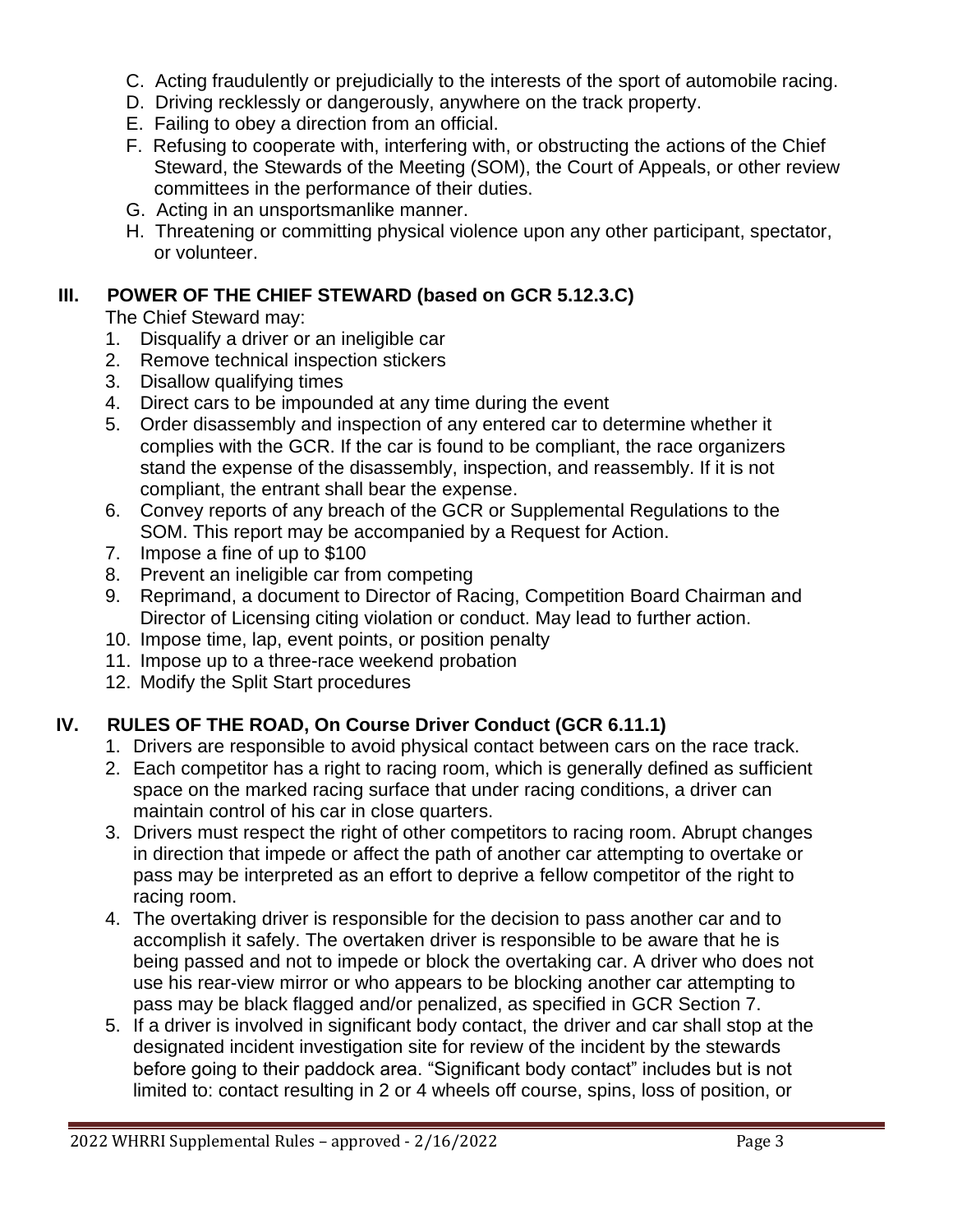repairs to suspension or bodywork.

### **V. PENALTIES (based on GCR 7)**

- 1. Who may be penalized violating the Rules: any entrant, driver, crew member, organizer, official, or SCCA member may be penalized.
- 2. Range of Penalties: In increasing order of severity, the range of penalties is as follows:
	- A. Fine (\$1-\$99)
	- B. Reprimand: a document to Director of Racing, Competition Board Chairman and Director of Licensing citing violation or conduct. May lead to further action.
	- C. Fine (\$100-\$249)
	- D. Loss of event points
	- E. Fine (\$250)
	- F. Loss of Time, Lap, or Finishing Position
	- G. Probation of competition privileges
	- H. Disqualification: An entrant, driver, or car may be disqualified from a competition or an event. Rights to awards, including points, participation and race start credit, in the competition or event are automatically forfeited.

#### **VI. STEWARDS' ACTIONS, PROTESTS, AND APPEALS (based on GCR 8)**

- 1. Types of Judicial Actions
	- A. Chief Steward's Action: The Race Director or Chief Steward may file a Chief Steward's Action (CSA) to describe a participant's breach of the GCR or the Supplemental Regulations. All CSAs must be filed with the SOM within 30 minutes after the results of the final race of the event are posted, although the SOM may approve an extension of time.
	- B. Request for Action: The Race Director or Chief Steward may submit to the SOM a Request for Action (RFA) describing a suspected breach of the GCR or the Supplemental Regulations, asking the SOM to investigate and determine whether there was a breach, and what, if any, penalties to impose. The Race Director or Chief Steward cannot submit an RFA for any single violation of the rules for which he has already imposed a penalty allowed in 5.12.3. An RFA resulting from a post-race impound inspection may be submitted within a reasonable time following the discovery of the suspected breach. All other RFAs must be submitted to the SOM within 30 minutes after the results of the final race of the event are posted, although the SOM may approve an extension of time.
	- C. Chief Steward's Action Against a Car

The Race Director or Chief Steward may initiate an action against a car for noncompliance using a CSA or RFA. The procedures are the same as when one competitor protests the compliance of another's car, except that the organizer replaces the protestor regarding expenses and the Chief Steward replaces the Chairman.

D. Protests

Any entrant, driver, crew, organizer, or official participating in an event may protest any decision, act, or omission of another entrant, driver, crew, organizer, official, or any other person connected with that event whose actions the protestor believes to be in error or which violate the GCR, the Supplemental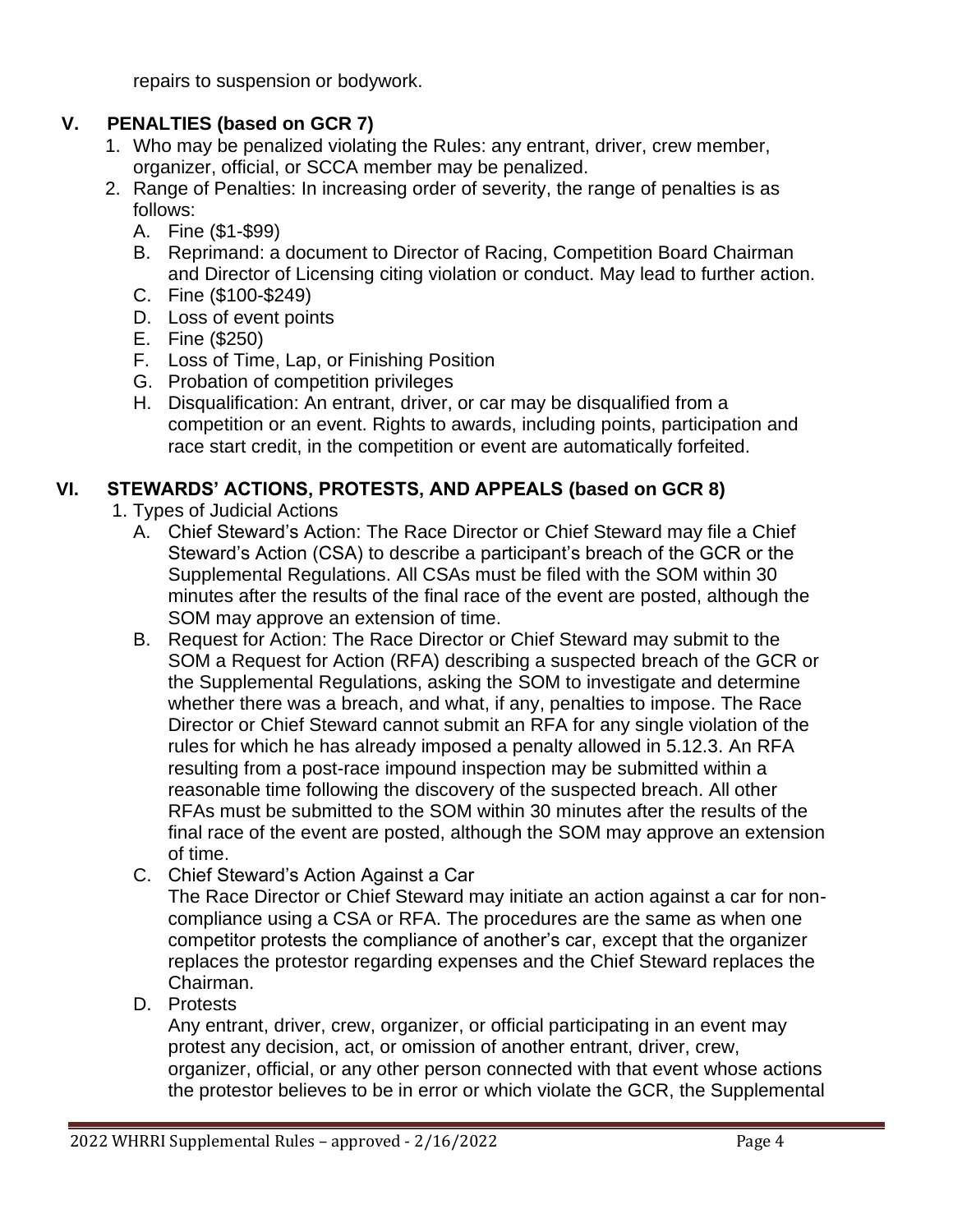Regulations, or any condition involving SCCA's sanction of the event, except where exemption from protest is specified elsewhere in the GCR or the event Supplemental Regulations.

2. Hearings and Judgements

The procedures for RFAs and Protests are the same. All RFAs and Protests will be heard by the SOM as soon as practical. The parties concerned will be notified when and where the hearing will occur. This may include 3rd parties who were not immediately identified as being involved in the incidents. Although all parties have the right to call witnesses, they must state their cases in person. Each party or witness must be heard separately and privately. Unless they are specifically released by the Chairman SOM, all parties must remain at the event until a ruling has been issued. If any party is absent, a judgment may still be rendered, and may by default go against him. If the SOM are unable to rule immediately after the hearing, all parties will be notified when and how the decision will be conveyed.

3. Protest Procedures

How to Protest; the following are requirements to protest.

- A. be in writing and be signed by the protestor
- B. must specify the sections of the GCR, WHRRI Rules or Supplemental Rules that are alleged to have been violated
- C. be accompanied by a fee of \$25. The fee may be returned to the protestor at the discretion of the SOM
- D. be delivered, with fee, to the Race Director or Chief Steward
- E. be filed within the time limits specified, typically within 30 minutes after the end of the session although the SOM may extend the time in limited cases. Refer to GCR.

# **VII. METAL-TO-METAL VEHICLE CONTACT**

- 1. Racing incidents involving metal-to-metal (M2M) contact between cars or cars and facility require all involved drivers complete a M2M incident report available at Technical Inspection. The Chief Steward and Competition Board use the results to monitor driver performance and can serve as evidence of repeated incidents requiring penalties or discussions.
- 2. M2M is defined as "Significant body contact" described in Section IV.
- 3. Cars involved in M2M must report to impound and remain until released by tech official or steward. Incident report should be completed before being released from impound. Failure to complete a M2M report may result in Steward actions described in Section III.
- 4. M2M can result in tech sticker being pulled or logging of incident in log book.

# **VIII. BUMPING BEFORE AND AFTER THE START**

- 1. Bumping cars is considered an aspect of car control as defined in GCR 6.11.1 RULES OF THE ROAD, On Course Driver Conduct in Section IV above.
- 2. Bumping is discouraged and is subject to penalty based on severity. Subtle bump drafting of small-bore cars is different than bumping open-wheel or heavy big-bore cars. Bumping without damage is different than forcing a racer off course.
- 3. Bumping during the pace lap and/or before the start is not permitted. Racers or corner stations may report competitor bumping which may result in a penalty.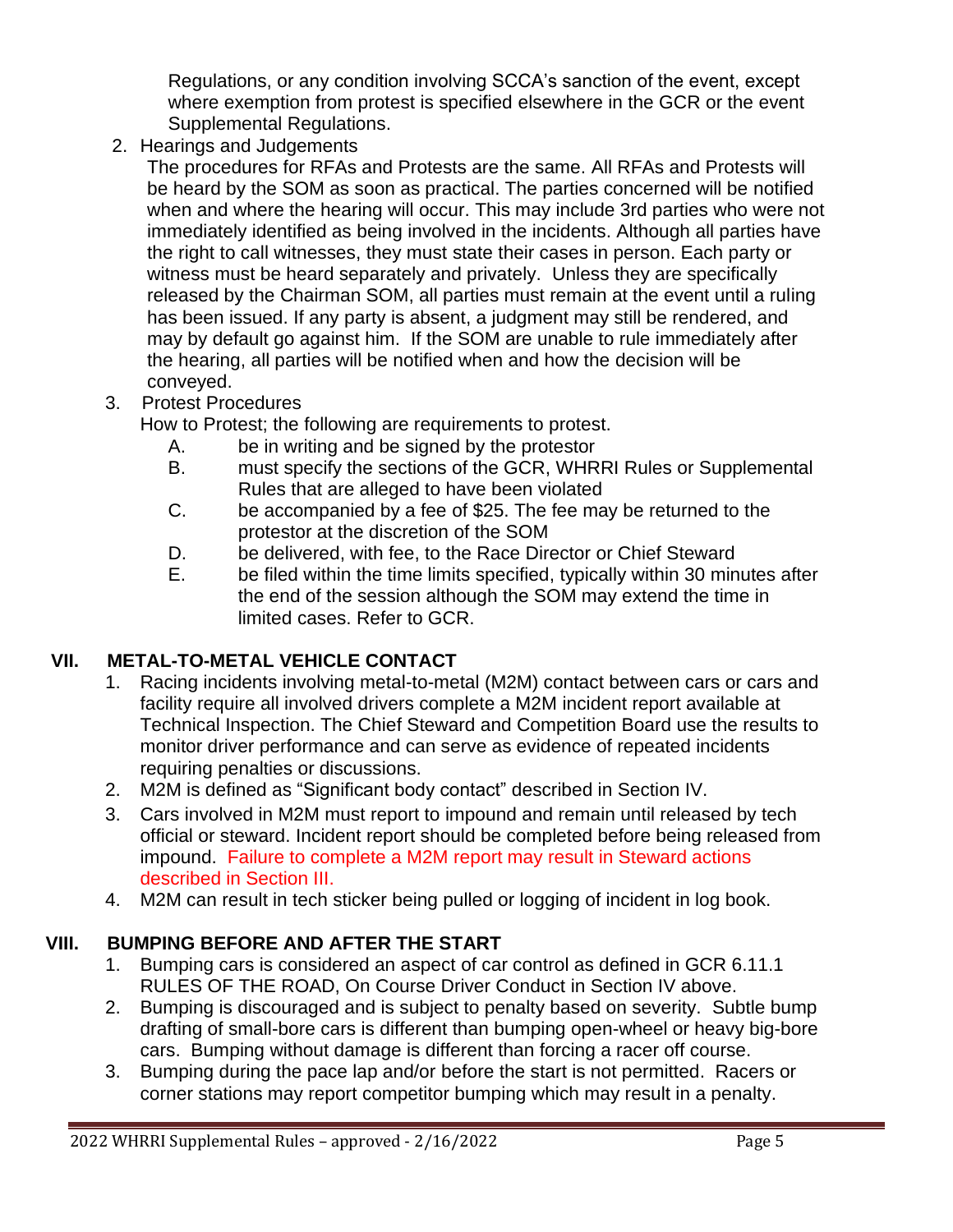### **IX. CLUB RACING EXPERIENCE (CRE) LICENSE PATHWAY**

Steps to a WHRRI Novice License as an alternative to Driver's School. All previous On-Track Experience does not apply. Feedback to the Competition Board about the applicant's progress and results is mandatory by the DOR, Chief Steward and Driver's Rep. A checklist is available to record progress and signoffs. Completion is expected within 2 years.

- 1. Apply to the CRE program and submit a \$25 application fee
- 2. Join Oakland County Sportsmen's Club. Sign off by Director of Membership
- 3. Join WHRRI (General or Life + License Fee). Sign off by Director of Membership
- 4. Successfully complete ONE Open Track Day. Sign off by the Director of Membership, DOR, Chief Steward, or Driver's Rep.
- 5. Successfully complete TWO Bracket Races. (A Saturday, Sunday weekend combo is recommended but not required). Sign off by the Director of Membership, DOR, Chief Steward, or Driver's Rep.
- 6. Pass the Written Test from WHRRI Driver's School with an 80% or higher score. Sign off by the Director of Membership, DOR, or Director of Driver's School.
- 7. Get and pass a physical exam using the SCCA Physical Exam Form. Sign off by the Director of Membership.
- 8. Applicant's race car must pass a wheel-to-wheel road racing Technical Inspection. Sign off by the Chief of Technical Inspection.
- 9. Upon successful completion of the above 8 steps, applicants will be granted a Provisional License for ONE WHRRI race weekend. Applicants will START at the back of the field on Saturday's Class Race regardless of morning qualifying time. The DOR and Chief Steward will decide where the Applicant will start on Sunday's Races regardless of finishing times or positions.
- 10.Applicant will be evaluated after their first race weekend by the Director of Membership, DOR, Chief Steward and Driver's Rep and be granted one of the following:
	- a. WHRRI Novice Permit
	- b. A Provisional License for additional WHRRI Race Weekends until Applicant is granted a WHRRI Novice Permit.
	- c. No Permit, no additional Provisional Licenses, and Applicant must attend Driver's School.